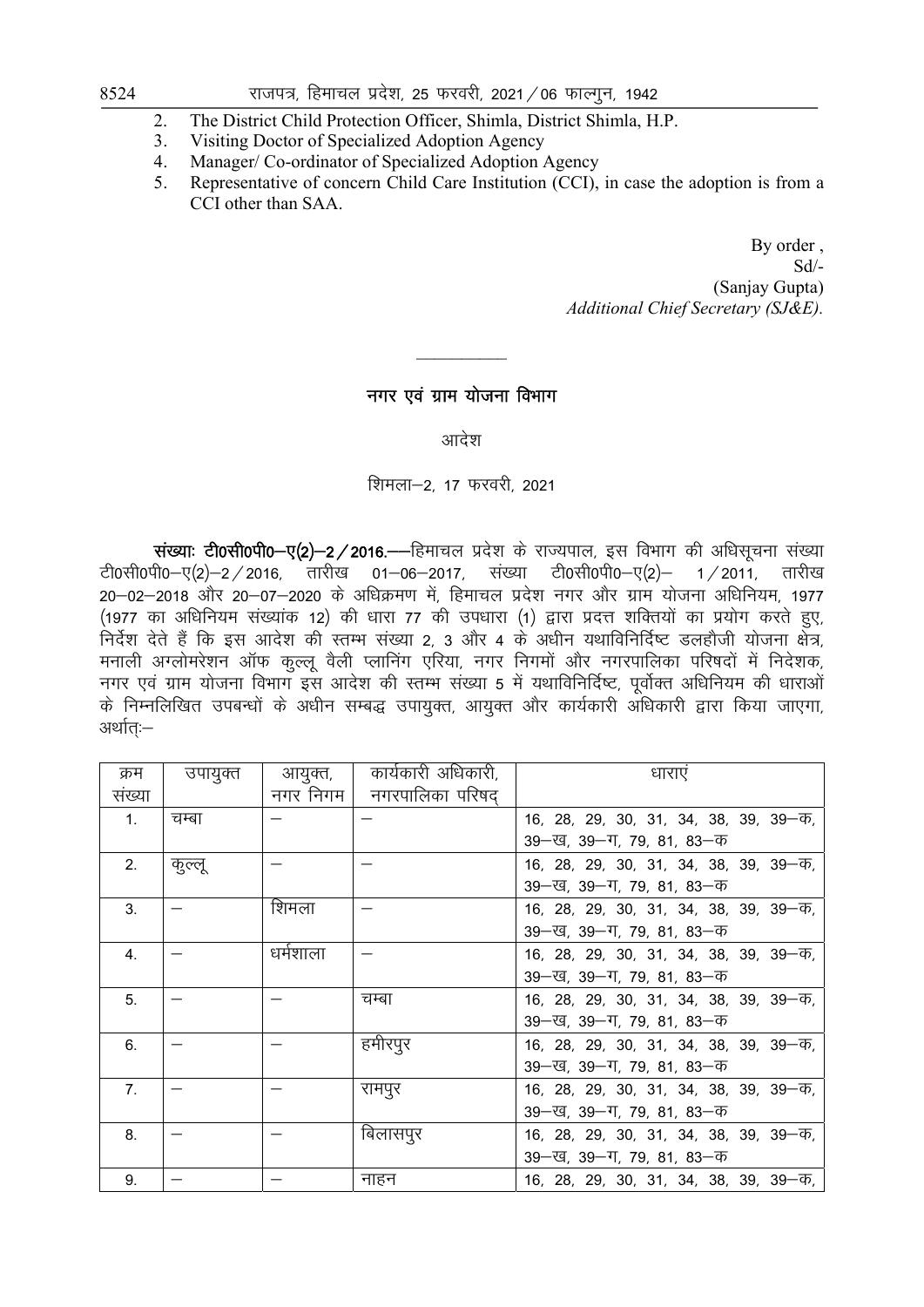|  | राजपत्र, हिमाचल प्रदेश, 25 फरवरी, 2021 / 06 फाल्गुन, 1942 |  |  |  |  |  | 8525 |
|--|-----------------------------------------------------------|--|--|--|--|--|------|
|--|-----------------------------------------------------------|--|--|--|--|--|------|

|     |         |             | 39—ख, 39—ग, 79, 81, 83—क                  |
|-----|---------|-------------|-------------------------------------------|
| 10. |         | पावटा–साहिब | 16, 28, 29, 30, 31, 34, 38, 39, 39 - 4,   |
|     |         |             | 39—ख, 39—ग, 79, 81, 83—क                  |
| 11. | मण्डी   |             | 16, 28, 29, 30, 31, 34, 38, 39, 39 -- 45, |
|     |         |             | 39—ख, 39—ग, 79, 81, 83—क                  |
| 12. | सोलन    |             | 16, 28, 29, 30, 31, 34, 38, 39, 39 - 4,   |
|     |         |             | 39—ख, 39—ग, 79, 81, 83—क                  |
| 13. |         | नालागढ      | 16, 28, 29, 30, 31, 34, 38, 39, 39—क,     |
|     |         |             | 39–ख, 39–ग, 79, 81, 83–क                  |
| 14. |         | ऊना         | 16, 28, 29, 30, 31, 34, 38, 39, 39—क,     |
|     |         |             | 39—ख, 39—ग, 79, 81, 83—क                  |
| 15. |         | परवाणू      | 16, 28, 29, 30, 31, 34, 38, 39, 39—क,     |
|     |         |             | 39—ख, 39—ग, 79, 81, 83—क                  |
| 16. | पालमपुर |             | 16, 28, 29, 30, 31, 34, 38, 39, 39—क,     |
|     |         |             | 39—ख, 39—ग, 79, 81, 83—क                  |

ये आदेश इसके राजपत्र (ई–गजट), हिमाचल प्रदेश में प्रकाशन की तारीख से प्रवृत्त होंगे।

आदेश द्वारा. रजनीश, सचिव (नगर एवं ग्राम योजना)।

 *[Authoritative english text of this department notification No. Tcp-a(2)-2/2016 dated 17-02-2021 as required under clause (3) of Article 348 of the constitution of india].* 

—————————

### **TOWN AND COUNTRY PLANNING DEPARTMENT**

#### ORDER

*Shimla-2, the 17th February, 2021* 

 **No. TCP-A(2)-2/2016.—**In supersession of this Department's Notifications No. TCP-A(2)-2/2016 dated 01-06-2017, No. TCP-A(2)-1/2011 dated 20-02-2018 and 20-07-2020, the Governor of Himachal Pradesh, in exercise of the powers conferred by sub-section (1) of section 77 of the Himachal Pradesh Town and Country Planning Act, 1977 (Act No. 12 of 1977), is pleased to, direct that the powers of the Director, Town & Country Planning Department, in the Dalhousie Planning Area, Manali Agglomeration of Kullu Valley Planning Area, Municipal Corporations and Municipal Councils, as specified under column Nos. 2, 3 and 4 of this order shall be exercised by the Deputy Commissioner, Commissioner and Executive Officer concerned under the following provisions of sections of the Act *ibid* as specified under column No. 5 of this order, namely:-

| Sl. | Deputy       | Commissioner, | Executive | Sections                           |
|-----|--------------|---------------|-----------|------------------------------------|
| No. | Commissioner | Municipal     | Officer,  |                                    |
|     |              | Corporation   | Municipal |                                    |
|     |              |               | Councils  |                                    |
|     |              |               |           |                                    |
|     | Chamba       |               |           | 16,28,29,30,31,34,38,39,39-A,39-B, |
|     |              |               |           | 39-C, 79, 81, 83-A                 |